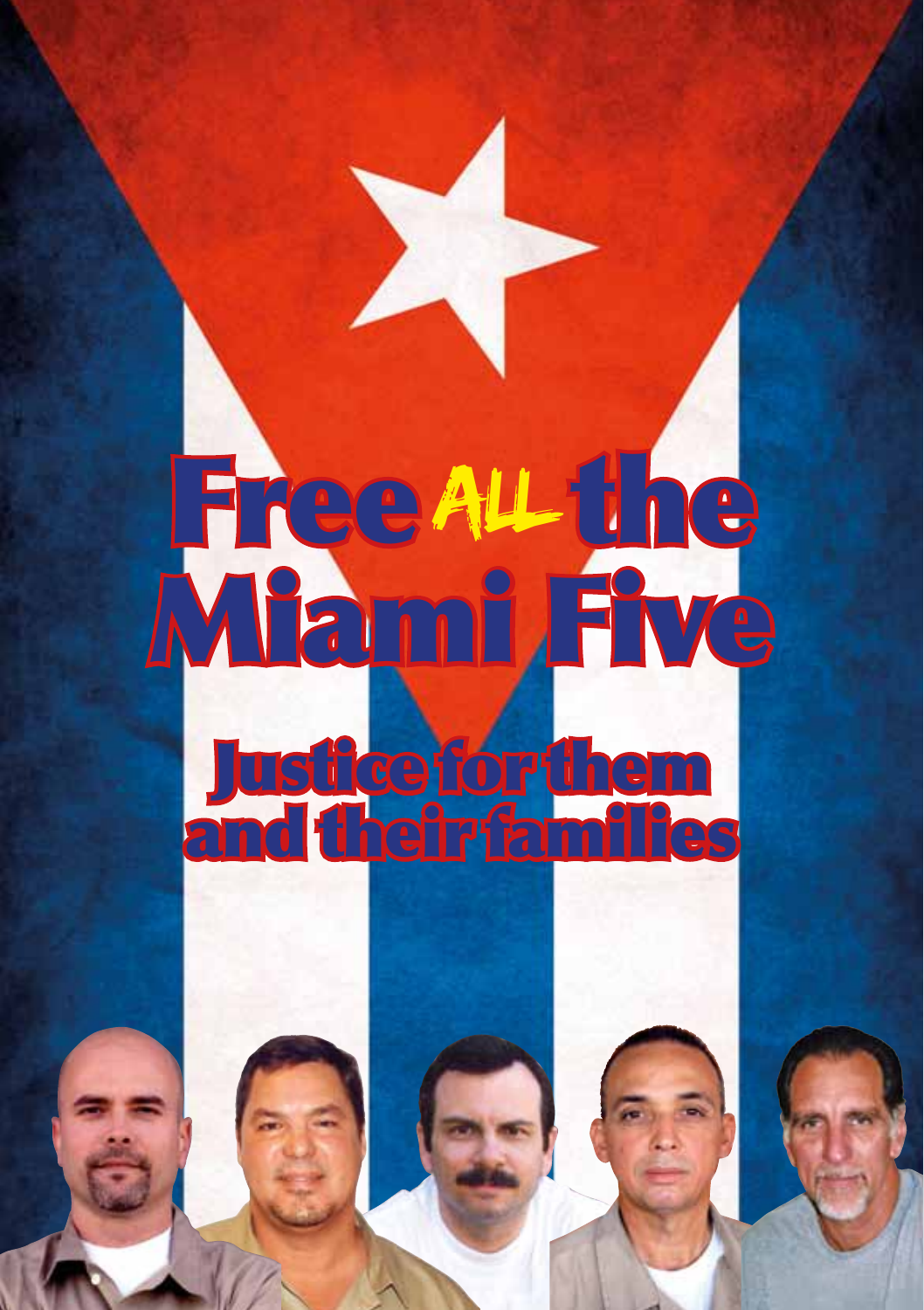# Who are the Miami 5?

#### **The Miami Five are Gerardo Hernandez, Ramón Labañino, Fernando González, Antonio Guerrero and René González – five Cuban men arrested in Miami in 1998 while trying to stop terrorist attacks against the Cuban people.**

Since 1959, nearly 3,500 Cubans have died in terrorist attacks carried out by Miami based terrorist organisations including the 1976 bombing of a Cuban airliner which killed 73 people, and a series of hotel bombings in the 1990s aimed at destroying the island's economy and tourism industry.

In the 1990s, Cuba sent five men to infiltrate these groups by working undercover in Miami where most of the terrorist attacks originated. In 1998 they passed on the information they had collected and details of planned attacks to the US government. But rather than arrest the terrorists, the FBI arrested the five and charged them with conspiracy to commit espionage. An unfair trial and harsh prison sentences resulted in terms of between 15 years to double life for the men. As extra punishment, visitation rights for two of their wives have been denied and visa requests for other members of their families severely restricted.

After serving their full terms René González and Fernando González, who had the shortest sentences, were released in 2011 and 2014 and have joined the fight for justice for the remaining three. In Cuba the Miami Five are considered national heroes and known simply as 'Los Cinco' – The Five.



Ramón Labañino Fernando González

Antonio Guerrero

René González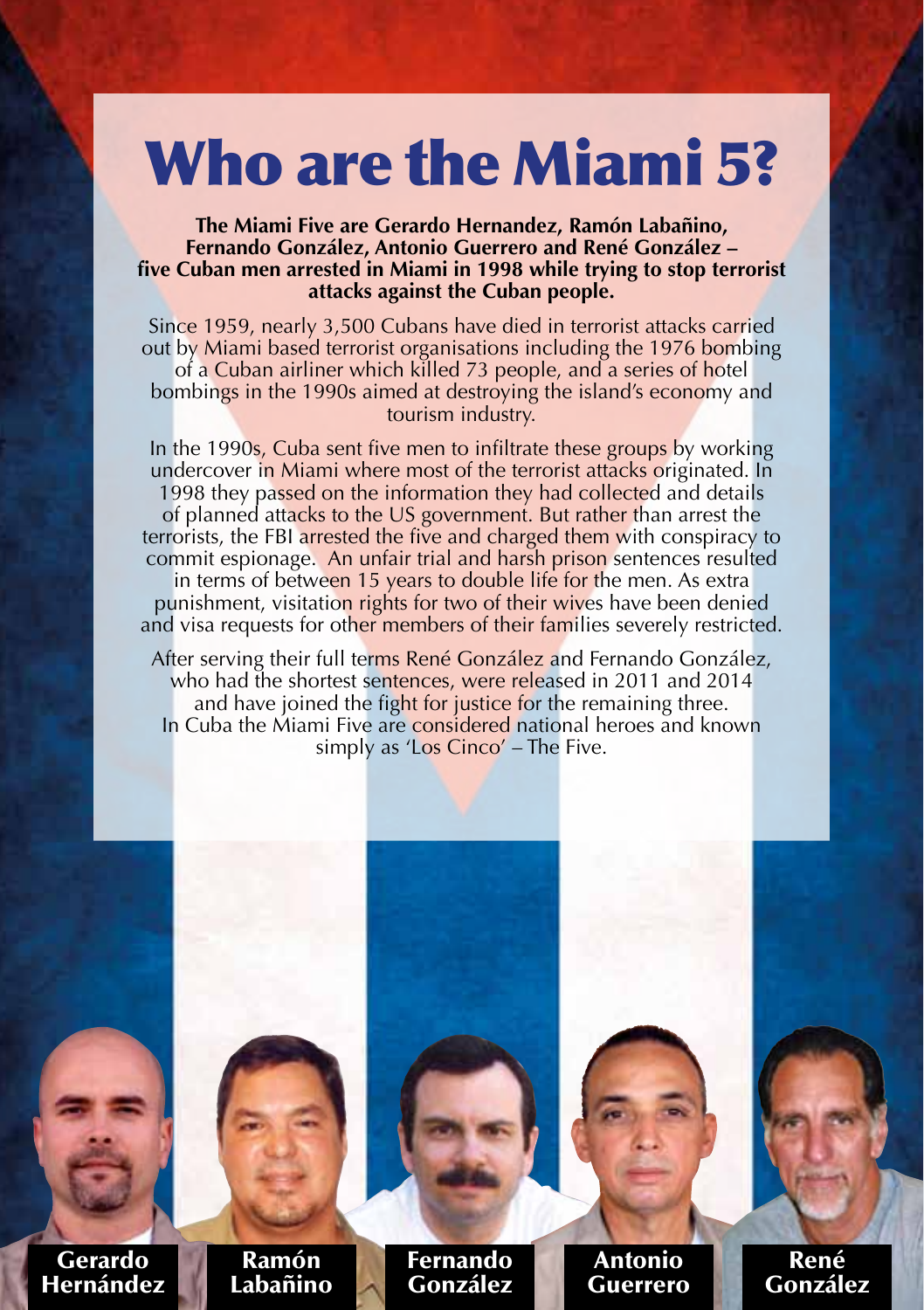

### The campaign for Justice

In Britain, the Cuba Solidarity Campaign, together with trade unions, legal organisations and supporters have been working to build the broadest possible movement for justice for the Miami Five and their families for more than 13 years.

Thousands of supporters in Britain and more than 150 MPs and MEPs have signed letters and appeals to the US government and Supreme Court. National trade unions have passed motions and been forthright in lobbying on their behalf. The annual vigil outside the US embassy has gone from strength to strength, and cracks have begun to appear in the media silence, with the BBC, the Guardian and other press starting to cover the case. In 2014 an important International Commission of Inquiry into the Case was organised at the Law Society in London. But much more needs to be done.

United and working together we know that our campaigning is having an effect and reaching the highest levels of power where the decisions about their freedom will ultimately be taken.

### An unfair trial

The United Nations Commission on Human Rights and other international human rights groups, politicians, legal experts, trade unions, religious organisations and thousands of others across the world have challenged the fairness of their trial and refusal of visitation rights.

Twelve Nobel Prize winners have called for justice for the men. Amnesty International have taken up the case stating it "…believes that there are serious doubts about the fairness and impartiality of their trial" and describing the treatment of family members as "contrary both to

standards for the human treatment of prisoners and to a states' obligation to protect family life"

National press adverts taken out in 2008

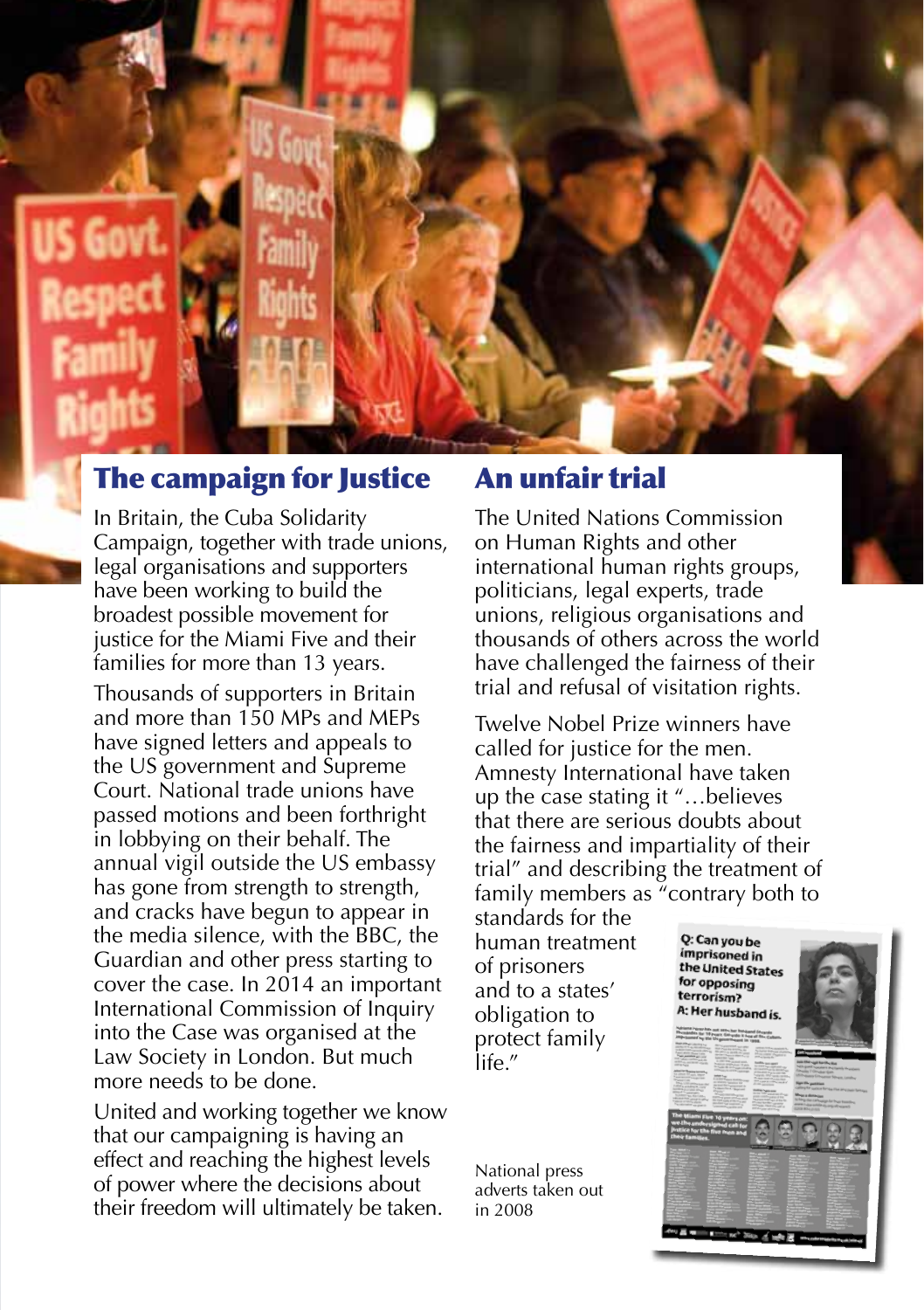# YES, I WANT TO SUPPORT CUBA AND CSC

| Name & address:                                                                                                                                                 |                                                                                                                                                                                                                                                                                                                                                            |
|-----------------------------------------------------------------------------------------------------------------------------------------------------------------|------------------------------------------------------------------------------------------------------------------------------------------------------------------------------------------------------------------------------------------------------------------------------------------------------------------------------------------------------------|
|                                                                                                                                                                 | Postcode:                                                                                                                                                                                                                                                                                                                                                  |
| Email:<br>Phone:                                                                                                                                                |                                                                                                                                                                                                                                                                                                                                                            |
| Membership category £8 uwaged                                                                                                                                   | <b>Join by direct debit</b><br>£20 waged<br>and get a free metal<br>membership pin badge<br>and 3 film Miami 5 DVD                                                                                                                                                                                                                                         |
| I wish to pay by direct debit:                                                                                                                                  |                                                                                                                                                                                                                                                                                                                                                            |
| Please debit my account annually by<br>l£2<br>£1.67<br>or monthly by<br>Annual and monthly debit will be made on 15th of the month from when membership is due. | £8<br>£20<br>other<br>£<br>£3<br>£5<br>E10<br>£<br>other                                                                                                                                                                                                                                                                                                   |
| Please fill in the form and send to:<br>CSC, c/o Unite, 33-37 Moreland St,<br>London EC1V 8HA<br><b>SOLIDARIT</b><br><b>CAMPAIGN</b>                            | <b>Instruction to your Bank or Building Society</b><br>Service user number                                                                                                                                                                                                                                                                                 |
| Name(s) of account holders<br>Bank/building society number<br>Branch sort code                                                                                  | Please pay Cuba Solidarity Campaign Direct Debits from the<br>account detailed in this Instruction subject to the safeguards<br>assured by the Direct Debit Guarantee.<br>I understand that this Instruction may remain with Cuba<br>Solidarity Campaign and, if so, details will be passed<br>electronically to my bank/building society.<br>Signature(s) |
| To the Manager<br>Bank/Building Society:                                                                                                                        | Date:                                                                                                                                                                                                                                                                                                                                                      |
| Address:<br>Postcode:<br>Banks and building societies may not accept Direct Debit Instructions for some types of account.                                       | For internal use only<br>Reference number                                                                                                                                                                                                                                                                                                                  |
| I wish to pay by card $\boldsymbol{\mathsf{\scriptstyle{E}}}$<br><b>or</b><br>Card no<br>Expiry date<br>I wish to pay by cheque. I enclose a cheque for £<br>or | Security Code<br>payable to CSC                                                                                                                                                                                                                                                                                                                            |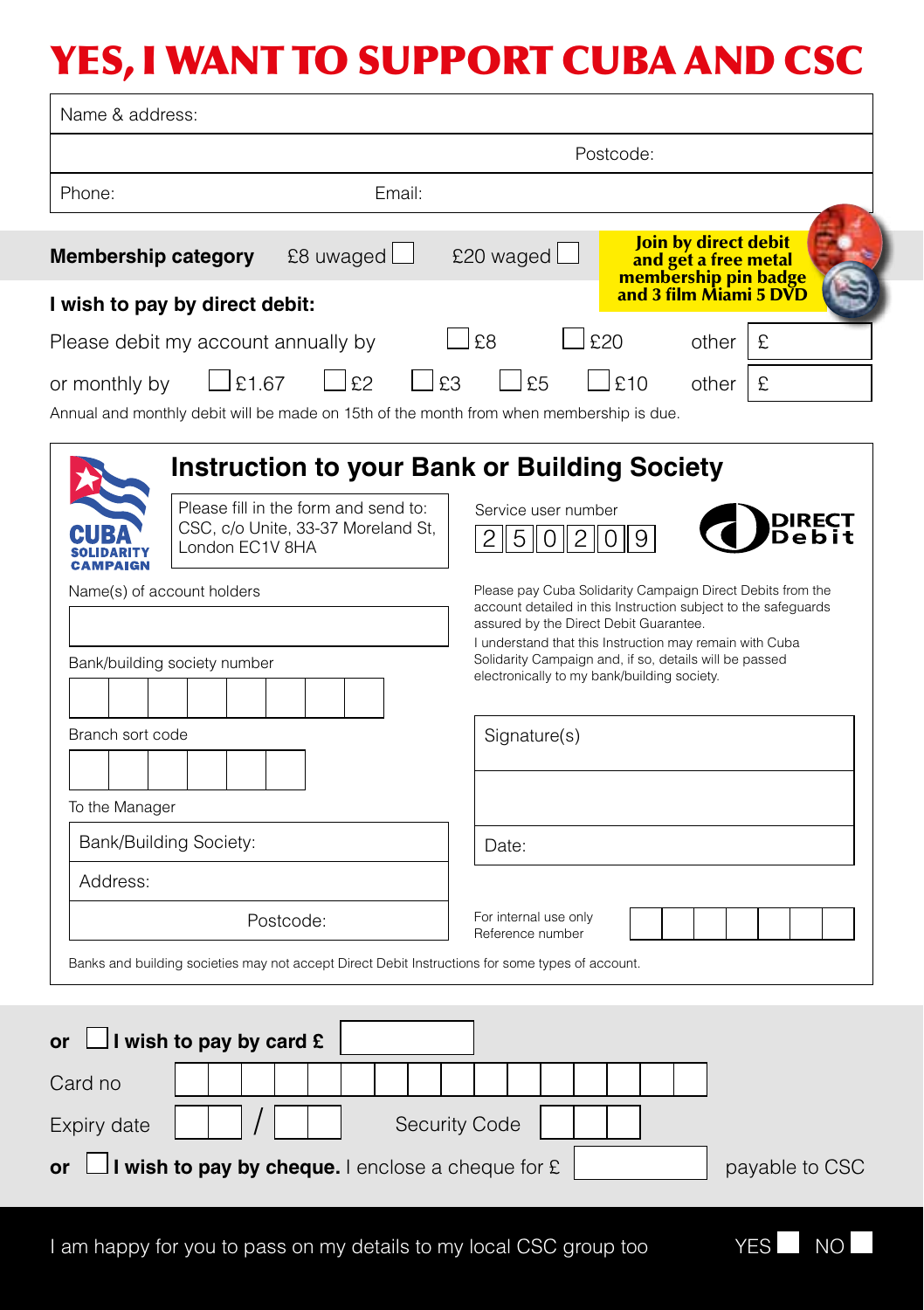### What you can do

Solidarity from Britain is vitally important to the Five, as one of the prisoners, Fernando González wrote in a letter to CSC supporters recently:

*"As you have done all these years, and as you will continue to do, we will remain in the struggle for as long as it takes, encouraged by your solidarity and support and certain that sooner or later, thanks to efforts like yours, we will gain our freedom."*

There are many ways you can support the campaign for justice for the Miami Five in Britain:

- Join the Cuba Solidarity Campaign today
- Invite a speaker to a group event or show one of our campaigning films
- Host a touring exhibition of prison paintings and cartoons by Antonio and Gerardo
- Write to the Five, you can find their addresses at www.cuba-solidarity.org.uk/miami5
- Make a financial donation to the campaign
- Add your name to the international online petition for the Five at www.voicesforthefive.com

# Join the Cuba Solidarity Campaign today

*A free Cuba50 anniversary CD featuring 15 of the greatest Cuban bands from the last 50 years for all new members*

#### plus

- $\blacksquare$  Free subscription to our quarterly magazine *CubaSí*
- Special offers, competitions and discounts on wide range of merchandise, tours and events
- Regular briefing papers and updates on Cuba and CSC campaigns

*Join by direct debit and you also receive a free metal membership pin badge and new 3 film Miami Five DVD. Join or donate now on the form overleaf...*